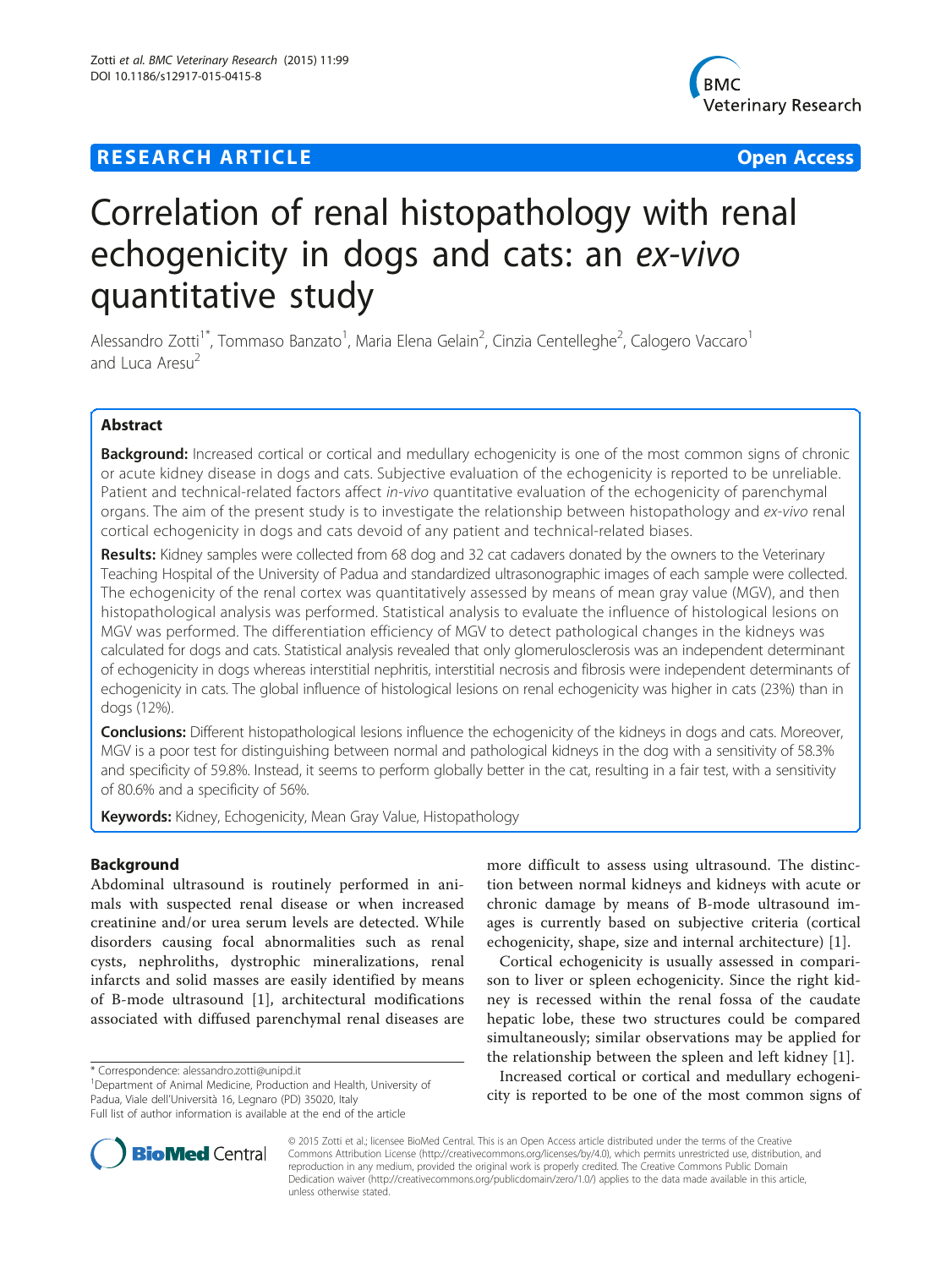chronic or acute kidney disease in veterinary medicine [[1\]](#page-6-0). In human medicine, a high correlation between cortical echogenicity and glomerular sclerosis, tubular atrophy, interstitial fibrosis and interstitial inflammation has been described [\[2](#page-6-0)].

Qualitative evaluation of the echogenicity of the renal cortex in human patients is reported to be subject to high inter- and intra-observer variation and is thus considered unreliable [\[3,4](#page-6-0)]. Nevertheless, the results of a comparative study between renal cortex and liver echogenicity documented a substantial agreement between qualitative and quantitative observations in healthy dogs [[5](#page-6-0)].

Different factors are reported to bias the operatorbased analysis of the parenchymal echogenity: 1) a multifocal disease simultaneously affecting more than one parenchymal organ; 2) the degree of fat deposition (e.g. in the liver and kidney) that progressively increases parenchymal echogenicity; 3) the objective limited human capability to assess the actual echogenicity, as the human eye can only detect 10 to 12 shades of gray [[6-](#page-6-0)[8](#page-7-0)].

To overcome the above described limitations, several papers discussing the use of computer-assisted image analysis software (CAIAS) to objectively assess the echogenicity of parenchymal organs have been published in human medicine [\[9](#page-7-0)-[19](#page-7-0)]. By contrast, to the best of the authors' knowledge, only a few papers describing the quantitative evaluation of renal echogenicity in healthy cats and dogs are available in the literature [\[5](#page-6-0)-[7](#page-7-0)], whereas no studies investigating the actual relationship between renal echogenicity and the degree of inflammatory or degenerative histological changes in the same pet species can be found.

It is the authors' belief that at least 2 reasons for the scarce development of ultrasound quantitative analysis techniques in canine and feline medicine could be identified as: 1) the challenging standardization of an ultrasound-based analytical methodology in the variably-sized pet-animal patient; 2) the lack of literature regarding the correlation between CAIAS data and the status of the scanned parenchyma as determined by histopathology.

The rationale behind this funded research project (University of Padua - CPDA124900/2012) was to investigate the feasibility and usefulness of quantitative ultrasound analysis in the veterinary medical imaging field and, as part of this project, the purpose of this work was to investigate, under standardized operative conditions, the influence of different histological lesions on the echogenicity of images deriving from scans of *ex-vivo* kidneys evaluated by means of MGV.

## Methods

#### Specimens

The cadavers of 68 adult dogs (30 females, 38 males; mean age 10.2 years) and 32 adult cats (9 females, 23 males; mean age 7.1 years) that died or were euthanized

due to humanitarian reasons at the Veterinary Teaching Hospital, University of Padua, Italy, were the study population. Written consent was obtained from the owners. Patient history, including blood and urine analysis, was collected if available.

Each cadaver underwent a complete necropsy to determine the cause of death; all necropsies were performed within 24 hours of death. Right and left kidney tissue samples were collected from each cadaver. The kidney tissue samples consisted of half of the kidney dissected longitudinally.

### Ultrasonographic procedures

In order to standardize ultrasonographic procedures, each tissue sample was placed in an individual plastic bag containing 200 cc of tap water. The samples were scanned with a 6- to 10-MHz linear array transducer connected to a commercial sonographic scanner (Logiq P5, GE Healthcare, Milano, Italy). The following ultrasonographic settings were maintained constant throughout the scans: depth 4 cm, frequency 10 MHz, gain 50; time-gain-compensation control settings were maintained in a neutral position. The samples were imaged longitudinally (to the tissue sample) and both cortex and medulla were included in the scans.

## Image analysis procedures

Images were stored in a digital imaging and communications in medicine format (DICOM) without compression. MGV was calculated by means of an open-source CAIAS (Image J, version 1.480, National Institutes of Health, Bethesda, USA) in a manually selected polygonal region of interest (RoI). In each specimen the RoI was selected in a way to include only the renal cortex. Focal abnormalities of the renal cortex, such as mineralizations and cysts, were not included in the RoI. MGV represents the average gray value within the selected areas. In 8-bit images the gray values range from 0 to  $255 \ (2^8)$ combinations in binary code). This binary representation assumes that 0 is black and 255 is white.

#### Histological analysis

The tissue samples were removed from the water-filled plastic bags and fixed in neutral-buffered 10% formalin immediately after the ultrasonographic procedures. For histopathology, renal tissue was processed routinely, and embedded in paraffin. Serial 3-mm sections were stained with hematoxylin and eosin, periodic acidschiff, Masson's trichrome, acid fuchsine orange-g, and periodic acid methenamine silver [[20\]](#page-7-0). Congo red staining was used to confirm the presence of amyloid.

A complete histological examination was performed on each sample and lesions were classified as follows: glomerulosclerosis, interstitial nephritis, glomerulonephritis, tubular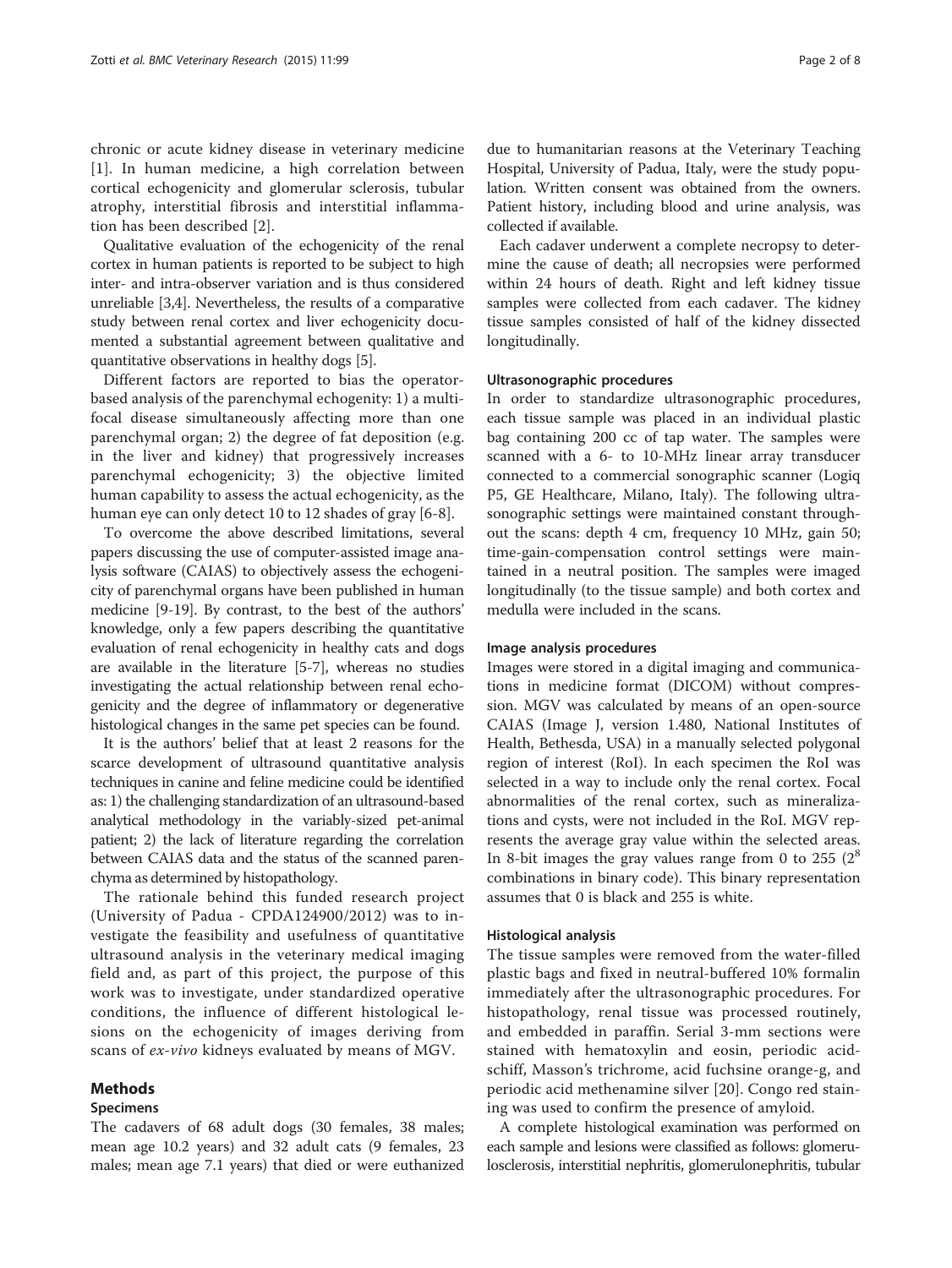atrophy, tubular necrosis, fibrosis, glomerular lipidosis, tubular vacuolar degeneration, amyloidosis. Samples revealing no significant abnormalities were classified as "no relevant findings". Histologically confirmed tumors were excluded from the study. A modification of the grading system used in our previous work [\[21](#page-7-0)] was applied and all the lesions were assessed through a semiquantitative method on a scale ranging from 0 to 3 (where  $0 = none$ ,  $1 = mild$ ,  $2 = moderate$  and  $3 = severe$ ).

#### Statistical analysis

All the statistical analyses were performed through commercial statistical software (IBM Corp. Released 2011. IBM SPSS Statistics for Windows, Version 20.0. Armonk, NY: IBM Corp.; MedCalc for Windows, version 12.5:MedCalc Software, Ostend, Belgium). The analysis was performed separately for dogs and cats. To test the effect of histological abnormalities on MGV, grouping of samples was based on the histological findings, but due to the reduced number of some histological lesions a dichotomic variable (presence/absence) was preferred for statistical analysis. Differences between samples grouped by histological lesions and samples classified as "no relevant findings" were calculated. For normally distributed data, differences between groups were calculated using analysis of variance (ANOVA). For non-normally distributed data, the Kruskal-Wallis H test was used to investigate differences between groups. The relative contribution to echogenicity of histological parameters was evaluated through univariate analysis.

To correlate the MGV, histological lesions were included within two groups: 1) degeneration (glomerulosclerosis, tubular necrosis, fibrosis, glomerular and interstitial lipidosis, tubular atrophy, amyloidosis); and 2) inflammation (interstitial nephritis and glomerulonephritis). The semi-quantitative grades previously assessed were maintained for the statistical analysis. The Spearman rankorder correlation test was used to study the correlation between MGV and both degeneration and inflammation. For normally distributed data, differences between groups were calculated using ANOVA. For non-normally distributed data, the Kruskal-Wallis H test was used to investigate differences between groups. The Tukey-Kramer method was used for multiple comparison tests.

Lastly, the differentiation efficiency of MGV for normal (no significant findings) or pathological samples was analyzed by means of the receiver operating characteristic curve (ROC).

The variable MGV (both for dogs and cats) was tested for normality using graphic methods (histograms and Q-Q plots) and the Shapiro-Wilk test. During all statistical analyses, two-tailed P-values of less than 0.05 were considered to indicate statistically significant difference.

## Results

## Dog

Mean ± standard deviation (SD) MGVs of the dog samples classified by histological lesions are reported in Table 1. Sixty-eight kidneys (50%) were classified as "no relevant findings" and therefore were considered as normal. The most common lesion was glomerulosclerosis (19.9%), followed by interstitial nephritis (16%), fibrosis (9%), tubular atrophy (5%). Only 2 dogs affected by amyloidosis and glomerular lipidosis respectively were found and therefore such histological lesions were not considered in the statistical analysis. As expected, a mixture of histological lesions coexisted in the kidney of dogs; the presence of glomerulosclerosis was significantly correlated with the presence of fibrosis ( $p = 0.405$ ;  $r = 0.001$ ) tubular atrophy ( $p = 0.414$ :  $r = 0.001$ ) and tubular necrosis ( $p = 0.346$ :  $r = 0.001$ ). On the other hand, the presence of fibrosis was significantly related to the presence of glomerulosclerosis, interstitial nephritis  $(r = 0.192$ :  $p = 0.025$ ), tubular atrophy ( $r = 600$ :  $p = 0.000$ ) and tubular necrosis ( $r = 0.332$ :  $p = 0.001$ ).

The Shapiro-Wilk normality test revealed non-normal MGV distribution in the samples; therefore, differences between groups were calculated by means of the Kruskal-Wallis H test. Statistical analysis revealed significant differences between the MGV for normal kidneys and kidneys with glomerulosclerosis ( $\chi^2$  = 16.923; p = 0.006) and fibrosis ( $\chi^2$  = 5.166; p = 0.025), whereas no differences were evident between normal samples and samples with interstitial nephritis, tubular necrosis, tubular atrophy. Since glomerulosclerosis and fibrosis were correlated, univariate linear regression analysis was performed to determine their relative influence on MGV. The assumptions of linearity, independence of errors, homoscedasticity, unusual points and normality of residuals were met. Only glomerulosclerosis significantly predicted MGV, F(2–129) = 8.247,  $p < 0.000$ , adj.  $R^2 = 0.12$ . The complete results of the univariate analysis are reported in Table [2](#page-3-0).

Table 1 Descriptive statistics of the MGVs of the dog samples classified by histological lesion considered as dichotomic (presence/absence) variable

|                           |                      | MGV            |        |             |
|---------------------------|----------------------|----------------|--------|-------------|
| Histological<br>diagnosis | Number of<br>samples | Mean $\pm$ SD  | Median | Range       |
| No relevant findings      | 68                   | $73.44 + 7.35$ | 219    | 11.26-40.57 |
| Glomerulosclerosis        | 32                   | $28.53 + 8.05$ | 2918   | 15.92-45.92 |
| Interstitial nephritis    | 27                   | $24.17 + 6.7$  | 23.38  | 11.57-38.17 |
| Fibrosis                  | 18                   | $79.61 + 7.17$ | 29.46  | 18.8-44.26  |
| Tubular atrophy           | 11                   | $7999 + 106$   | 275    | 16.69-45.92 |
| Tubular necrosis          | 9                    | $74.09 + 8.74$ | 2117   | 11.57-36.76 |
| Amyloidosis               | $\mathcal{P}$        | $28.18 + 8.15$ | 28.18  | 22.42-33.95 |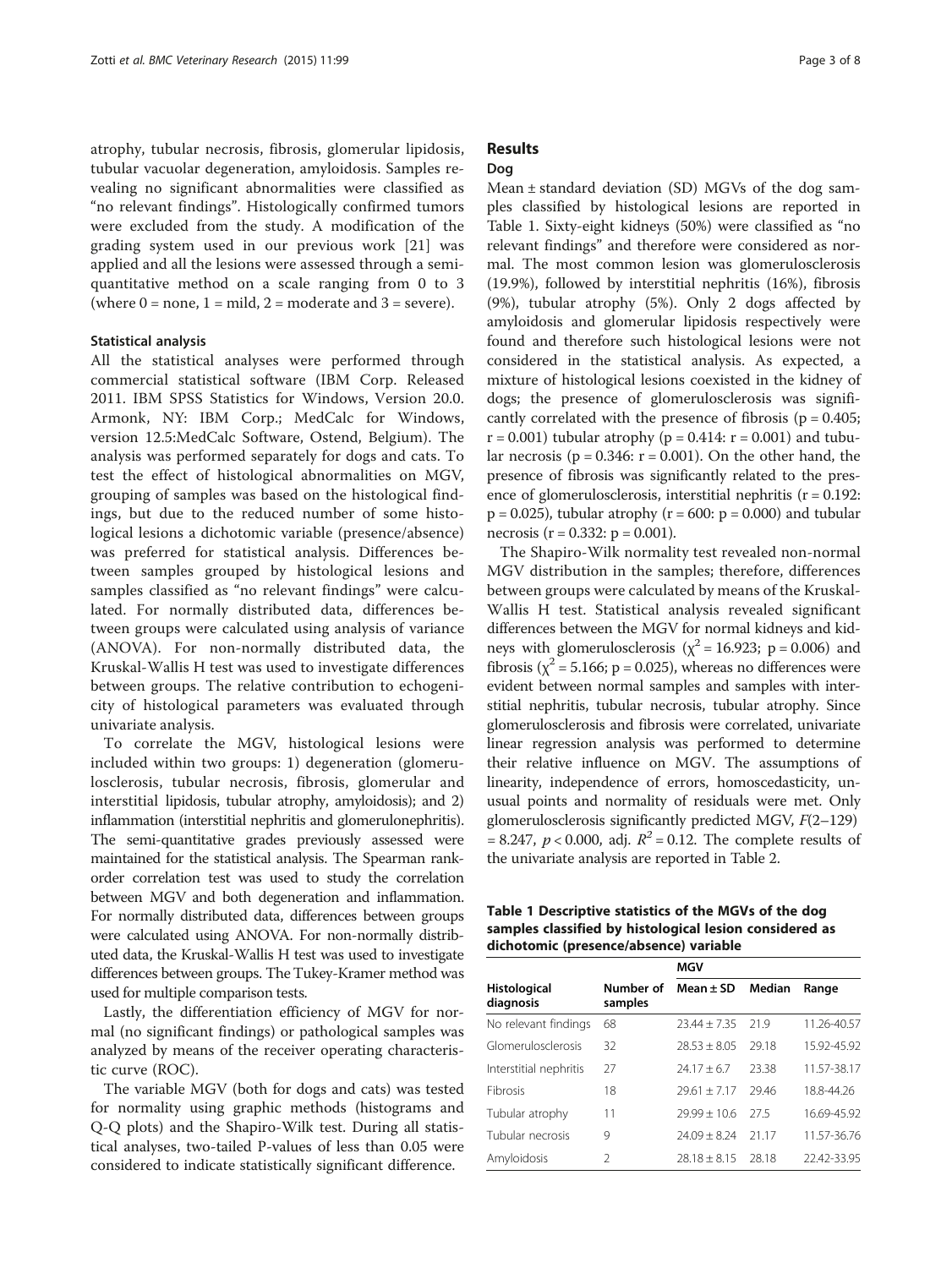<span id="page-3-0"></span>Table 2 Results of the univariate analysis of the dog samples with MGV as dependent variable

| Histologic diagnosis | в      | Std. error | Beta     |
|----------------------|--------|------------|----------|
| Constant             | 22.870 | 0.748      |          |
| Glomerulosclerosis   | 4.009  | 1.665      | $0.224*$ |
| <b>Fibrosis</b>      | 4.110  | 2.056      | 0.177    |
|                      |        |            |          |

Descriptive MGV statistics and box-plots (Figure 1) of the samples classified by degeneration (Table 3) and inflammation (Table [4\)](#page-4-0) scores are reported. Statistical analysis revealed a significant correlation between the degeneration score and MGV  $(r = 0.224; p = 0.009)$ , whereas no correlation was evident between the inflammation score and MGV (Table 3). Results of the Kruskal-Wallis H test revealed significant differences among degeneration score groups ( $\chi^2$  = 8.289; p = 0.040) while no differences were evident among the inflammation

Post-hoc tests revealed significant differences between MGV of grade 0 and grades 1 ( $p = 0.020$ ) and 2 ( $p = 0.041$ ) degeneration scores, whereas no significant differences were evident between grades 0 and 3. Furthermore, no differences were evident between grades 1 and 2, and

The differentiation efficiency of MGV between normal and pathological samples, as resulted from the ROC curve analysis, is poor (area under the receiver operating characteristic curve (AUROC) = 0.646:p 0.005: 95% CI: 0.547-0.745). Using a cut-off value of 23.63, sensitivity

was 58.3% and specificity was 59.8% (Figure [2](#page-4-0)).

B: unstandardized regression coefficient, Beta: standardized coefficient,  $*$ P value < 0.05.

score groups.

grades 2 and 3.

| Table 3 Descriptive statistics of the MGVs of the dog  |
|--------------------------------------------------------|
| samples classified by degeneration histological score, |
| box plot of the data are reported in Figure 1          |

| Degeneration<br>score | Number of<br>samples | Mean $\pm$ SD  | Median | Range       |  |
|-----------------------|----------------------|----------------|--------|-------------|--|
| $\Omega$              | 87                   | $22.8 + 6.86$  | 21.47  | 11.26-40.57 |  |
|                       | フフ                   | $26.78 + 7.7$  | 27.98  | 11.57-36.69 |  |
| 2                     | 17                   | $78.66 + 10.6$ | 24.76  | 15.92-45.92 |  |
|                       | 9                    | $74.87 + 6.12$ | 2338   | 18.04-33.95 |  |

Cat

Mean ± standard deviation (SD) MGVs of the cat samples classified by histological lesions are reported in Table [5.](#page-4-0) Four samples were excluded because histological analysis revealed the presence of lymphoma. Differently from the dog, interstitial nephritis was the most common histological lesion, accounting for 35% of samples, followed by glomerulosclerosis (23%), tubular necrosis (8%) and fibrosis (8%). Tubular atrophy was found only in 1 sample, therefore it was not considered in the statistical analysis. Significant correlation between the histological parameters was also detected in the cat. The presence of glomerulosclerosis resulted as correlated to interstitial nephritis ( $r = 0.539$ :  $p = 0.000$ ) and fibrosis  $(r = 0.597:r = 0.000)$ . The presence of tubular necrosis was not correlated to any other histological lesion.

The Shapiro-Wilk normality test revealed normal MGV distribution in the cat samples; differences between normal samples and samples classified by histological lesion were then calculated using an ANOVA. Significant differences were evident between normal samples and no) glomerulosclerosis (F = 6.965; p = 0.012), interstitial nephritis



between groups. NS: not significant.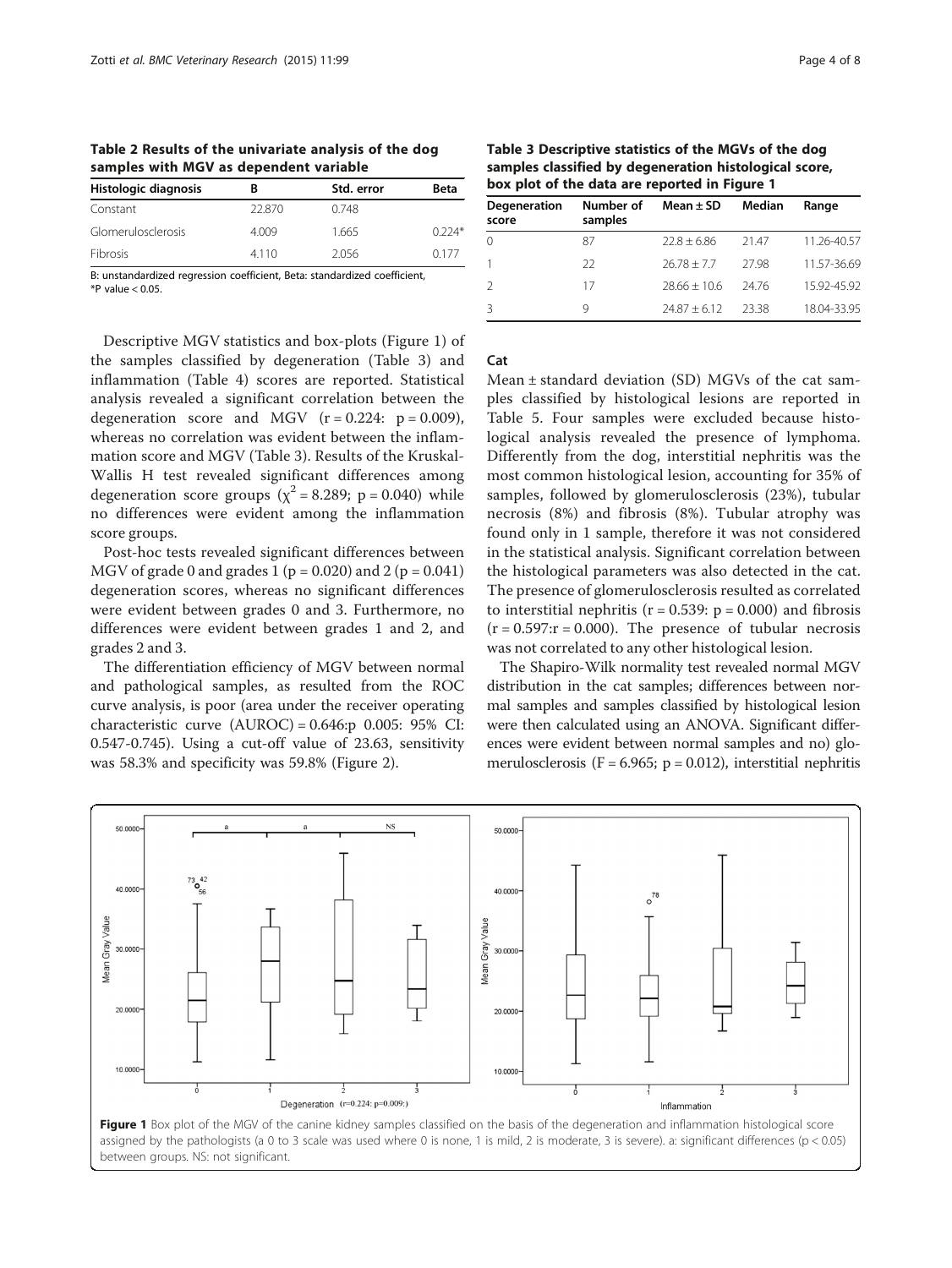<span id="page-4-0"></span>Table 4 Descriptive statistics of the MGVs of the dog samples classified by inflammation histological score, box plot of the data are reported in Figure [1](#page-3-0)

| <b>Inflammation</b><br>score | Number of<br>samples | Mean $\pm$ SD     | Median | Range       |  |
|------------------------------|----------------------|-------------------|--------|-------------|--|
| $\Omega$                     | 110                  | $24.36 + 7.7$     | 22.65  | 11.57-44.26 |  |
|                              | 14                   | $23 + 7.2$        | 22.12  | 11.57-38.17 |  |
|                              |                      | $26.21 \pm 10.47$ | 20.76  | 16.69-45.92 |  |
|                              | 4                    | $74.7 + 5.14$     | 24.23  | 18.92-31.41 |  |
|                              |                      |                   |        |             |  |

 $(F = 8.886; p = 0.005)$ , interstitial fibrosis  $(F = 14.919; p = 14.919)$ 0.001) and tubular necrosis ( $F = 4.602$ ;  $p = 0.041$ ). Since a significant correlation between histological lesions was detected, univariate linear regression analysis was performed to determine their relative influence on MGV. The assumptions of linearity, independence of errors, homoscedasticity, unusual points and normality of residuals were met. Interstitial nephritis, fibrosis and tubular necrosis significantly predicted MGV,  $F(4, 54) = 5.040$ ,  $p = 0.002$ , adj.  $R^2$  = 0.23. The complete results of the univariate analysis are reported in Table 6.

Descriptive statistics and box plots (Figure [3](#page-5-0)) of the MGVs of the samples classified by degeneration (Table [7](#page-5-0)) and inflammation (Table [8\)](#page-5-0) are reported. Statistical analysis revealed a significant correlation between the MGVs of the samples classified both by degeneration  $(r = 0.442; p = 0.001)$ and inflammation  $(r = 0.354; p = 0.007)$  scores. ANOVA revealed significant differences in the MGVs among groups



classified as normal or pathological (AUROC) = 0.646:p 0.005: 95% CI: 0.547-0.745). Using a cut-off value of 23.63, sensitivity was 58.3% and specificity was 59.8%.

| Table 5 Descriptive statistics of the MGVs of the cat   |
|---------------------------------------------------------|
| samples classified by histological lesion considered as |
| dichotomic (presence/absence) variable                  |

|                                  |                      | MGV            |        |             |
|----------------------------------|----------------------|----------------|--------|-------------|
| <b>Histological</b><br>diagnosis | Number of<br>samples | Mean $\pm$ SD  | Median | Range       |
| No relevant findings             | 27                   | $18.23 + 4.94$ | 1945   | 8.24-25.9   |
| Interstitial nephritis           | 21                   | $23.04 + 5.4$  | 22.72  | 11.12-36.68 |
| Glomerulosclerosis               | 14                   | $23 + 5.46$    | 22.53  | 12.85-36.68 |
| Fibrosis                         | 5                    | $77.89 + 5.26$ | 2694   | 22.72-36.68 |
| Tubular necrosis                 | 5                    | $23.71 + 5.38$ | 21.62  | 18.34-32.38 |
| Tubular atrophy                  |                      |                |        |             |

classified both by degeneration  $(F = 4.727: r = 0.005)$  and inflammation ( $F = 2.846$ :  $r = 0.046$ ) scores.

Results of the post-hoc tests showed significant differences in MGVs only between grade 0 and grade 2 degeneration scores (Figure [3\)](#page-5-0). Post-hoc tests on inflammation score were not performed since only one sample was graded as 2 on our semi-quantitative scale.

MGV differentiation efficiency between normal and pathological samples, as resulted from the ROC curve analysis, is fair (AUROC = 0.765:p 0.001: 95% CI: 0.642- 0.889). Using a cut-off value of 20.16 the sensitivity was 80.6% and specificity was 56% (Figure [4](#page-6-0)).

## **Discussion**

Technical and patient-related factors potentially biasing quantitative ultrasonography are mainly linked to RoI depth (the distance between the tissue and the probe), to the amount and type of tissue overlying the RoI (i.e. the amount of subcutaneous or visceral fat), and to the ultrasonographic settings (especially to Gain) [\[6](#page-6-0)].

Previous studies aimed at an objective evaluation of renal echogenicity in dogs and cats were performed exclusively on healthy animals and the echogenicity was evaluated in a comparative manner (to a phantom [[6](#page-6-0)] or to the liver [[5](#page-6-0)]).

To obtain reliable data without the need for a phantom and/or comparison to other parenchymal organs and, at the same time, to avoid patient and technical

Table 6 Results of the univariate analysis of the feline samples with MGV as dependent variable

| Histological diagnosis | в        | Std. error | <b>Beta</b> |
|------------------------|----------|------------|-------------|
| Intercept              | 18.851   | 0.907      |             |
| Glomerulosclerosis     | $-2.202$ | 2.506      | $-0.174$    |
| Interstitial nephritis | 4.086    | 1.587      | $0.305*$    |
| Interstitial fibrosis  | 4.868    | 2.356      | $0.253*$    |
| Interstitial necrosis  | 8797     | 2.750      | $0.458*$    |

B: unstandardized regression coefficient, Beta: standardized coefficient,  $*P$  value  $< 0.05$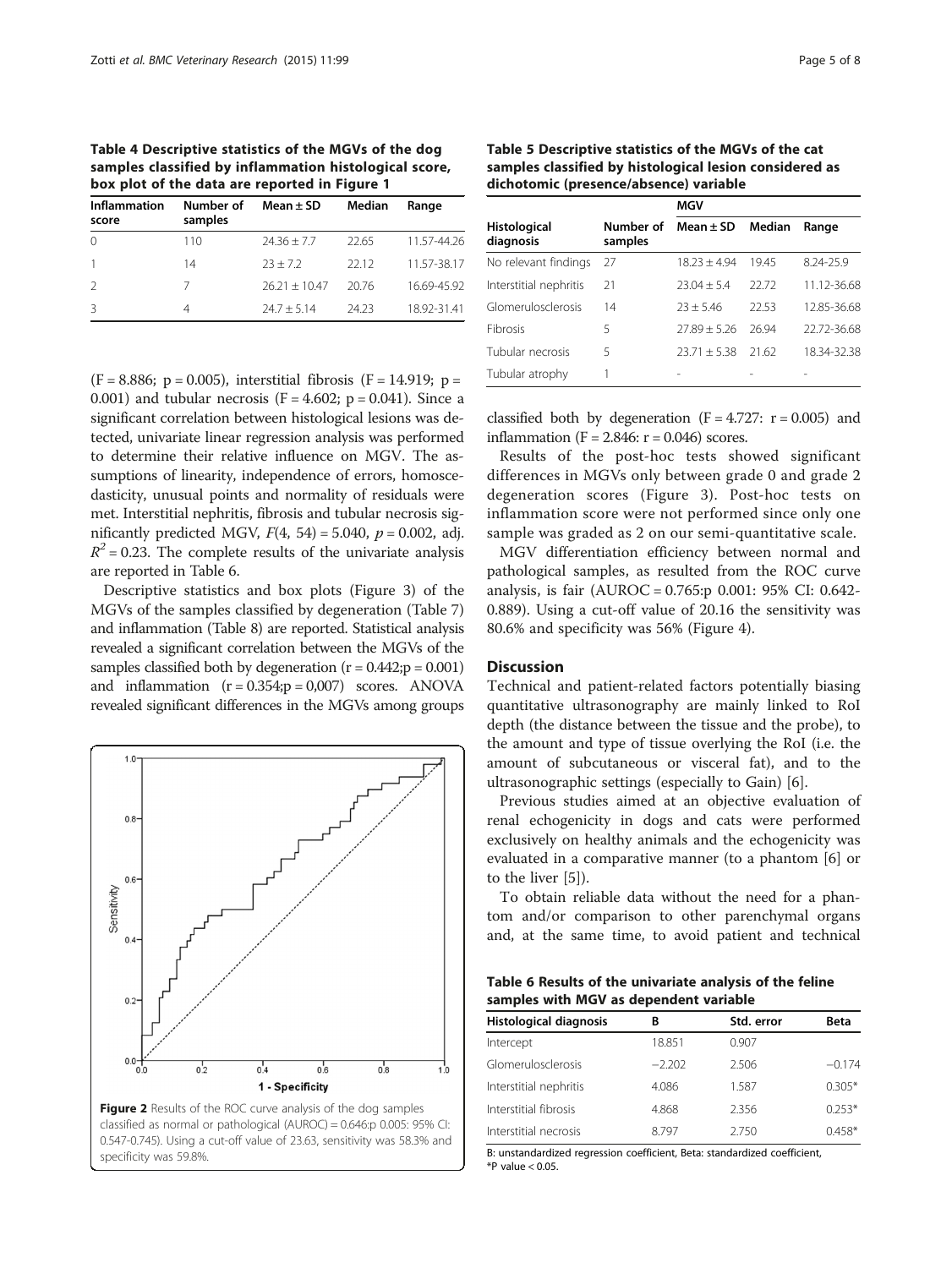<span id="page-5-0"></span>

related biases, we analyzed ex-vivo kidneys under standardized experimental conditions. Furthermore, we correlated the MGVs, as measured through CAIAS, not only to normal but also to pathological kidneys, as diagnosed by histopathology. To the best of the authors' knowledge, this is the first report in veterinary medicine correlating sonographic findings with renal histopathology and thus with the severity of degenerative and inflammatory changes.

In dogs only glomerulosclerosis was an independent determinant of echogenicity. In cats, all the considered parameters were correlated with echogenicity but only interstitial nephritis, fibrosis and tubular necrosis were independent determinants of echogenicity. Moreover, histological lesions accounted for 23% of total variability in the feline samples, while histological lesions explained only 12% of variability in dogs. The remaining 77% of variability in cats and 88% in dogs could be related to an individual variation effect or to the type of image analysis performed. An *in-vivo* study in human medicine quantitatively assessing the influence of pathological changes (glomerulosclerosis, fibrosis, tubular atrophy and interstitial inflammation) on the echogenicity of

Table 7 Descriptive statistics of the MGVs of the cat samples classified by degeneration histological score, box plot of the data are reported in Figure 3

| Degeneration<br>score | Number of<br>samples | Mean $\pm$ SD   | Median | Range       |
|-----------------------|----------------------|-----------------|--------|-------------|
| $\Omega$              | 36                   | $19.33 \pm 5.2$ | 20.52  | 8.24-27.7   |
|                       |                      | $20.52 + 4$     | 20.88  | 12.85-25.48 |
|                       | 11                   | $25.24 + 4.88$  | 2491   | 20.3-36.68  |
|                       | 6                    | $25.1 + 5.4$    | 25.48  | 18.34-32.38 |

the kidney reported that only 20% of the total variability was explained by the histological parameters [\[2](#page-6-0)].

Individual differences in the amount of fat vacuoles in the renal tubular epithelium are described to substantially affect the echogenicity of kidneys in healthy cats [[22](#page-7-0)]. Since the different amount of fat vacuoles is considered a para-physiological variation, it was not reported within histological results. It is very likely, however, that such individual variations might account for part of the variability in the univariate analysis unexplained by the histological parameters. On the contrary, there is not, to the best of our knowledge, enough information reported in the literature to justify the low influence of histological lesions on canine MGVs.

Statistical analysis of the degenerative and inflammatory changes evaluated in our semi-quantitative histological score system also revealed different results in dogs and cats. In dogs, kidney echogenicity rapidly increases with mild degenerative changes but decreases and becomes similar to that of normal kidneys in the presence of more severe lesions (Figure [1](#page-3-0)). Furthermore, inflammatory changes did not yield any significant variation in renal echogenicity. The MGVs for feline kidneys have a more

Table 8 Descriptive statistics of the MGVs of the cat samples classified by inflammation histological score, box plot of the data are reported in Figure 3

| <b>Inflammation</b><br>score | Number of<br>samples | Mean $\pm$ SD  | Median | Range       |
|------------------------------|----------------------|----------------|--------|-------------|
| $\Omega$                     | 36                   | $19.5 + 5$     | 20.66  | 8.24-27.65  |
|                              | 13                   | $22.17 + 3.82$ | 22.69  | 12.85-27.7  |
|                              |                      |                |        |             |
|                              | 10                   | $7443 + 76$    | 2483   | 11.12-36.68 |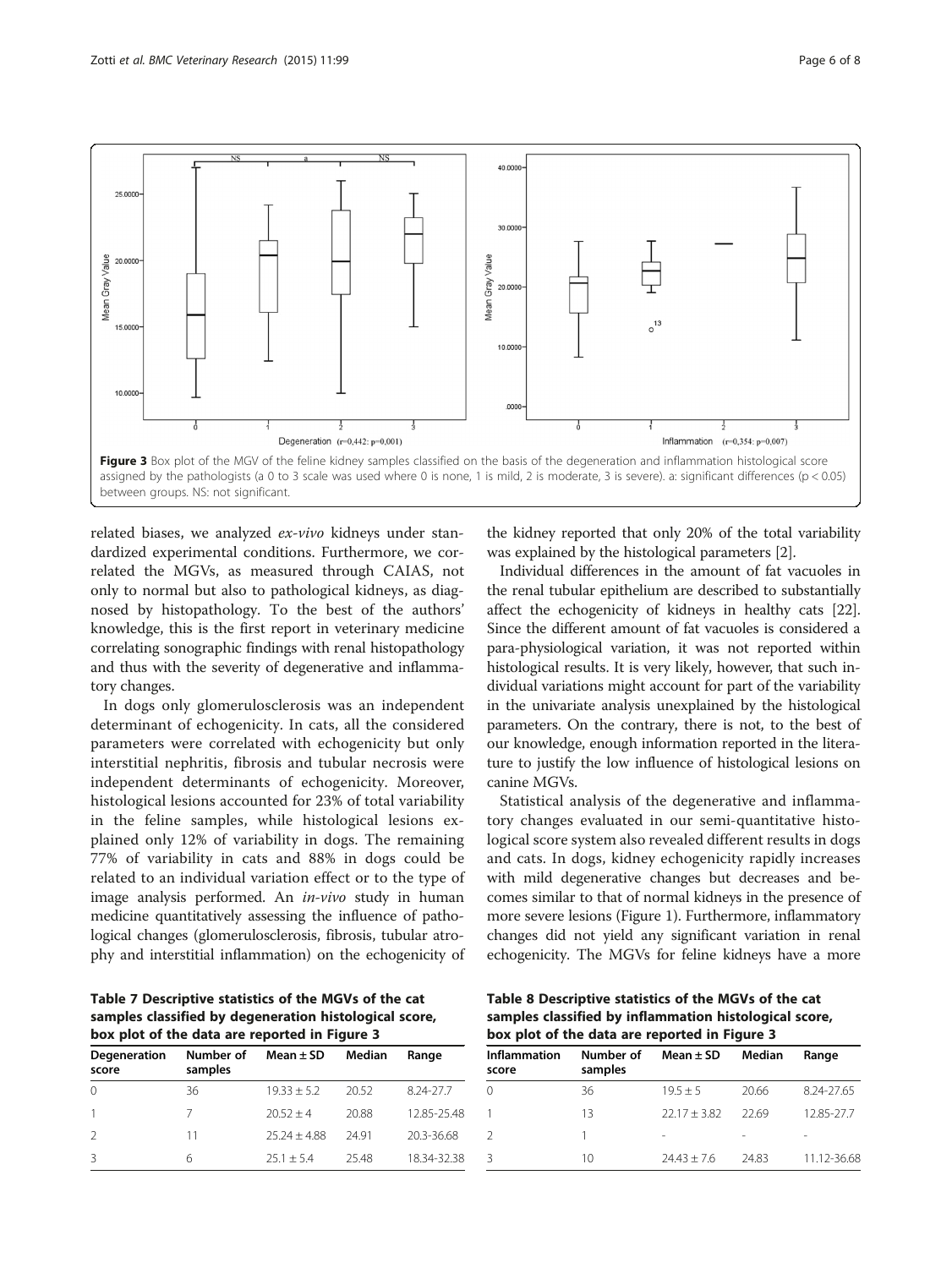<span id="page-6-0"></span>

linear correlation with the degeneration and inflammation histological scores than the canine samples.

It is reported that the clinical distinction between normal and chronically degenerated kidneys solely on the basis of echogenicity may be difficult and that other ultrasonographic characteristics (such as shape, size, contour and internal architecture) might be helpful [1]. In fact, as a result of the ROC curve analysis of the dog samples, MGV is a poor test to distinguishing between normal and pathological kidneys with a high sensitivity but low specificity. In the cat, MGV seems to perform globally better, resulting as a fair test, despite the very high specificity and low sensitivity.

It is the authors' opinion that the differences observed between dogs and cats may be related to different factors: 1) the relative low number of samples demonstrating the presence of one or more histological lesion (e.g.: fibrosis and tubular necrosis in the cat, tubular atrophy and tubular necrosis in the dog); 2) the different number of samples between dogs and cats; 3) the reported differences in the pathogenesis of chronic kidney disease in dogs and cats [\[23](#page-7-0)], which may influence echogenicity differently. With reference to this latter point, no agreement has been reached to date regarding the variations in the pathogenesis of chronic kidney disease in dogs and cats, and different studies report different histological lesions to be correlated with disease severity [\[23](#page-7-0),[24\]](#page-7-0).

The present study was performed on ex-vivo samples and factors potentially biasing the analysis have been avoided; further in-vivo studies, possibly involving a larger number of subjects, are required to test whether the MGV analysis could be shifted to the clinical field.

## Conclusions

This is the first report in veterinary medicine quantitatively assessing through a standardized procedure the influence of renal histopathology on the echogenicity of the kidneys. Mean gray value or renal cortical echogenicity is mainly influenced by glomerulosclerosis and fibrosis in dogs and by interstitial nephritis, tubular necrosis and fibrosis in cats. The global influence of histological lesions on renal echogenicity was higher in cats than in dogs. The MGV of the canine kidneys rapidly increases in relation to mild degenerative lesions but decreases as the severity of the lesions progresses. Inflammatory lesions show no influence on echogenicity. The echogenicity of the feline kidneys increases linearly both with inflammatory and degenerative changes.

#### Abbreviations

ANOVA: Analysis of variance; AUROC: Area under the receiver operating characteristic curve; CAIAS: Computer-assisted image analysis software; DICOM: Digital imaging and communications in medicine; MGV: Mean gray value; ROC: Receiver operating characteristic curve; RoI: Region of interest.

#### Competing interests

The authors declare that they have no competing interests.

#### Authors' contributions

AZ: Conceived the study, supervised the selection of patients, collected the samples and drafted the manuscript. TB: drafted the manuscript, analyzed the ultrasonographic images and performed the statistical analysis. MEG, CC, LA: participated in the study design, drafted the manuscript and analyzed the histological samples. CV: performed the ultrasonographic scans, participated in the study design. All authors read and approved the final manuscript.

#### Author details

<sup>1</sup>Department of Animal Medicine, Production and Health, University of Padua, Viale dell'Università 16, Legnaro (PD) 35020, Italy. <sup>2</sup>Department of Comparative Biomedicine and Food Science, University of Padua, Viale dell'Università 16, Legnaro (PD) 35020, Italy.

### Received: 5 March 2015 Accepted: 21 April 2015 Published online: 25 April 2015

#### References

- 1. d'Anjou MA. Kidneys and Ureters. In: Pennink D, d'Anjou MA, editors. Atlas of small animal ultrasonography. Ames, Iowa: Blackwell Publishing; 2008. p. 339–64.
- 2. Moghazi S, Jones E, Schroepple J, Arya K, McClellan W, Hennigar RA, et al. Correlation of renal histopathology with sonographic findings. Kidney Int. 2005;67:1515–20.
- 3. Lamont AC, Graebe AC, Pelmore JM, Thompson JR. Ultrasound assessment of renal cortical brightness in infants: is naked eye evaluation reliable? Invest Radiol. 1990;25:250–3.
- 4. Eggert P, Debus F, Kreller-Laugwitz G, Oppermann HC. Densitometric measurement of renal echogenicity in infants and naked eye evaluation: a comparison. Pediatr Radiol. 1991;21:111–3.
- 5. Ivanic M, Mai W. Qualitative and quantitative comparison of renal vs. hepatic ultrasonographic intensity in healthy dogs. Vet Radiol Ultrasound. 2008;49:368–73.
- 6. Drost WT, Henry GA, Meinkoth JH, Woods JP, Lehenbauer TW. Quantification of hepatic and renal cortical echogenicity in clinically normal cats. Am J Vet Res. 2000;61:1016–20.